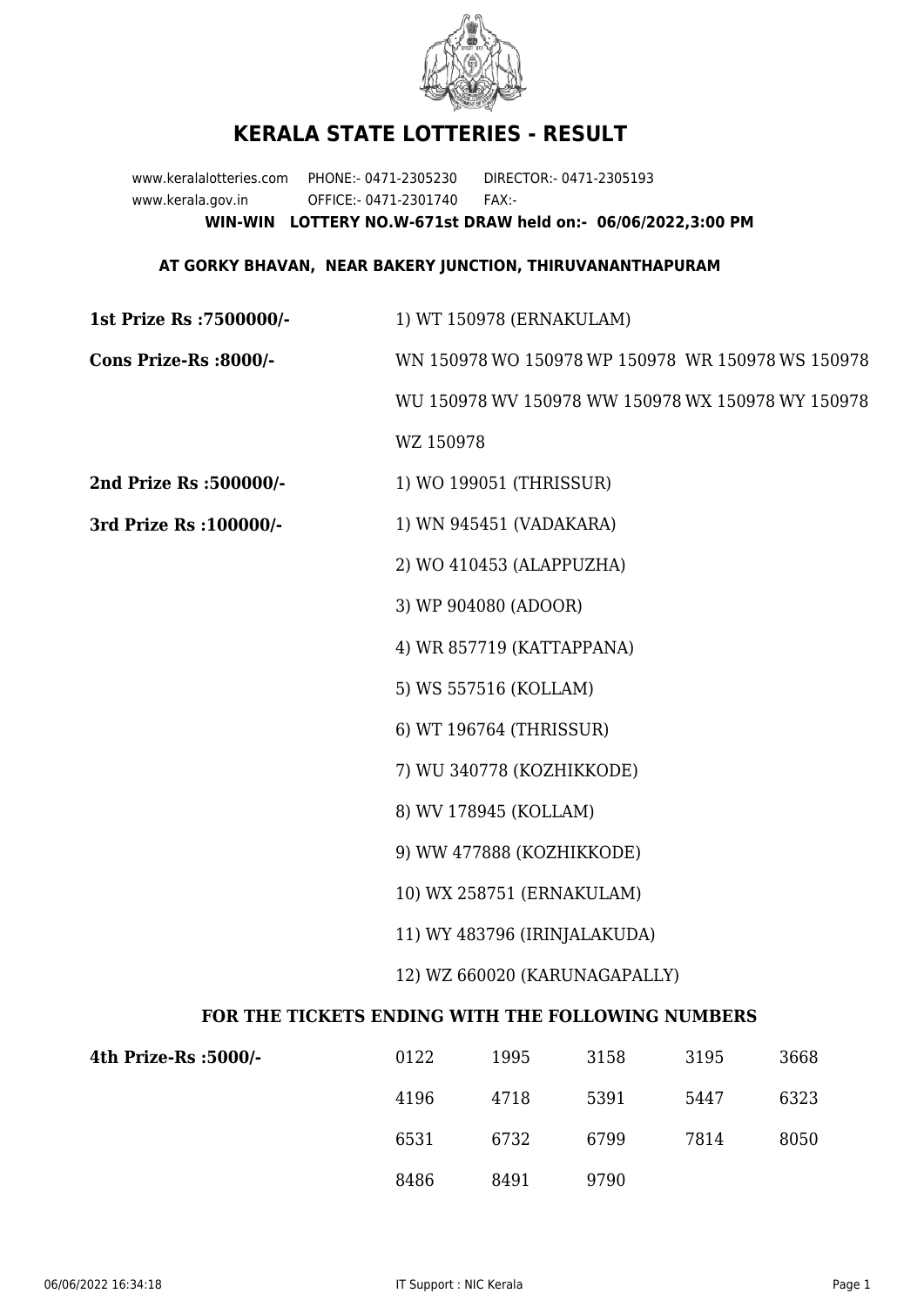| 5th Prize-Rs : 2000/- | 0336 | 1297 | 3649 | 6491 | 6996 |
|-----------------------|------|------|------|------|------|
|                       | 7284 | 7379 | 8346 | 9575 | 9749 |
| 6th Prize-Rs : 1000/- | 0229 | 0469 | 1306 | 1527 | 1864 |
|                       | 3251 | 3377 | 5075 | 6119 | 6193 |
|                       | 6509 | 6835 | 6850 | 7065 |      |
| 7th Prize-Rs :500/-   | 0066 | 0131 | 0197 | 0437 | 0531 |
|                       | 0790 | 1173 | 1375 | 1476 | 1739 |
|                       | 1744 | 1751 | 1893 | 2117 | 2170 |
|                       | 2177 | 2377 | 2652 | 2734 | 2948 |
|                       | 3126 | 3127 | 3262 | 3273 | 3593 |
|                       | 3739 | 3818 | 3830 | 3883 | 3904 |
|                       | 4026 | 4112 | 4307 | 4309 | 4417 |
|                       | 4515 | 4765 | 4969 | 5046 | 5065 |
|                       | 5106 | 5217 | 5328 | 5450 | 5567 |
|                       | 5582 | 5854 | 5927 | 6113 | 6143 |
|                       | 6247 | 6358 | 6418 | 6495 | 6903 |
|                       | 7158 | 7272 | 7317 | 7483 | 7573 |
|                       | 7591 | 7893 | 7960 | 8135 | 8176 |
|                       | 8214 | 8280 | 8293 | 8422 | 8544 |
|                       | 8794 | 9213 | 9222 | 9376 | 9420 |
|                       | 9502 | 9693 | 9724 | 9729 | 9843 |
|                       | 9898 | 9929 |      |      |      |
| 8th Prize-Rs : 100/-  | 0036 | 0092 | 0136 | 0173 | 0242 |
|                       | 0305 | 0307 | 0401 | 0423 | 0528 |
|                       | 0735 | 0809 | 0816 | 0869 | 0933 |
|                       | 0969 | 1164 | 1370 | 1496 | 1502 |
|                       | 1740 | 1742 | 1835 | 1883 | 1902 |
|                       | 1942 | 1946 | 1996 | 2093 | 2279 |
|                       | 2421 | 2516 | 2592 | 2618 | 2661 |